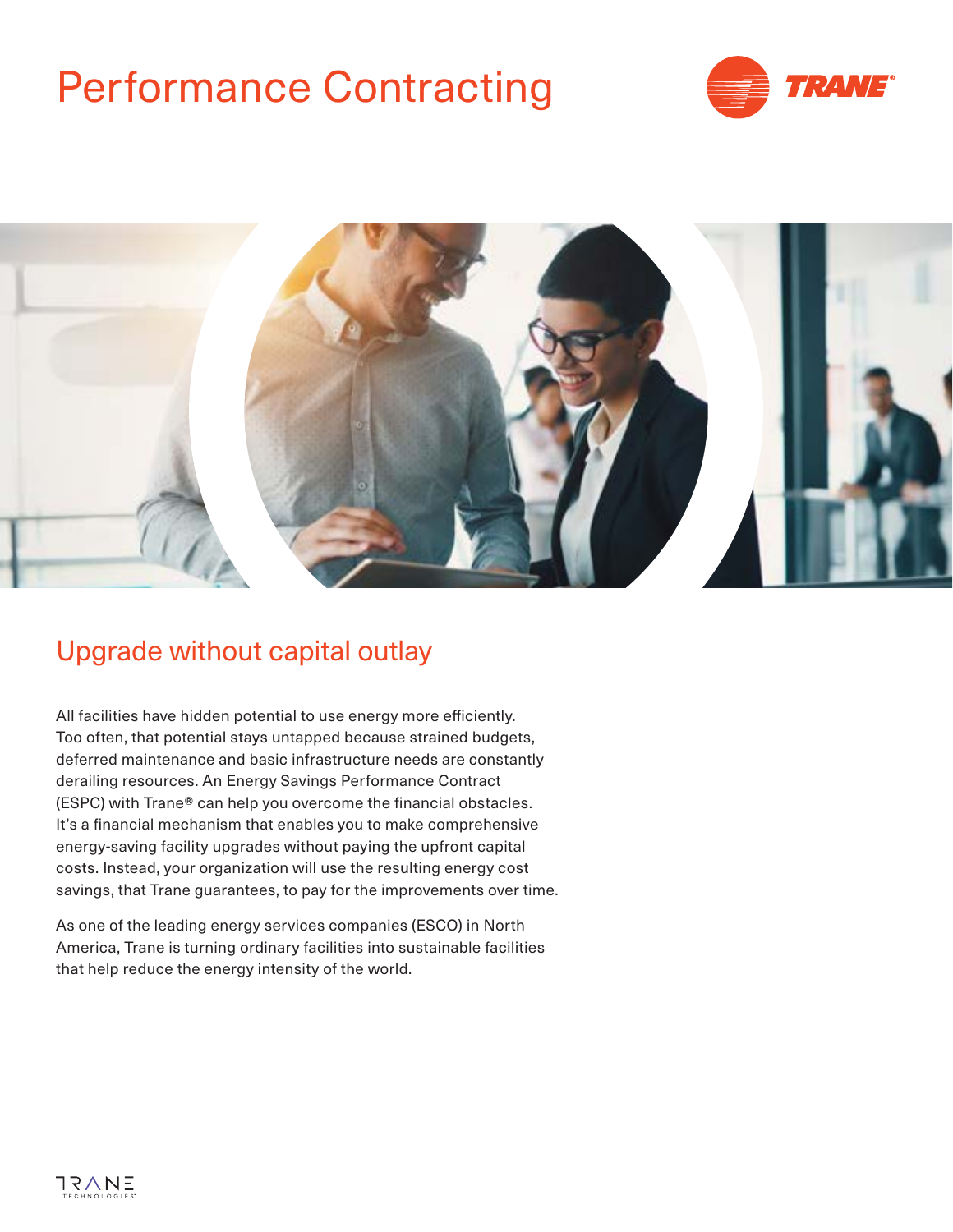### Achieving sustainable facilities through energy savings

Energy Savings Performance Contracting (ESPC) is a budget-neutral path to making comprehensive energy-saving facility improvements. Upgraded equipment and services are paid for through the long-term energy cost savings that are guaranteed for the duration of the contract. If, during any contract period, the actual verified savings are less than promised, Trane® pays the difference.

In other words, Trane assumes the financial risks for making your facilities more efficient and sustainable.

As a Department of Energy qualified energy services provider, accredited by NAESCO® and certified through the Canadian Federal Buildings Initiative, we're delivering over \$1 billion in guaranteed savings to our customers.



### ESPC Advantages

Energy-saving projects continue to provide financial benefits beyond the terms of the ESCO



#### **Turnkey**

Trane takes on project development, design, procurement, installation, maintenance and even helps you secure financing for facility improvements in order to deliver the guaranteed savings and performance.



#### **Less complicated**

Working with a single supplier for all aspects of the facility upgrade results in faster, easier project execution.



#### **Verifiable**

Our formal measurement and verification processes demonstrate the payback of installed energy conservation measures (ECMs) over the life of the contract.



#### **Comprehensive**

HVAC upgrades, lighting retrofits, water conservation measures and more are all within scope.



#### **Innovative**

Trane goes beyond the typical lighting retrofits and system upgrades. Renewable energy and advanced energy procurement strategies may also be included in a holistic energy strategy.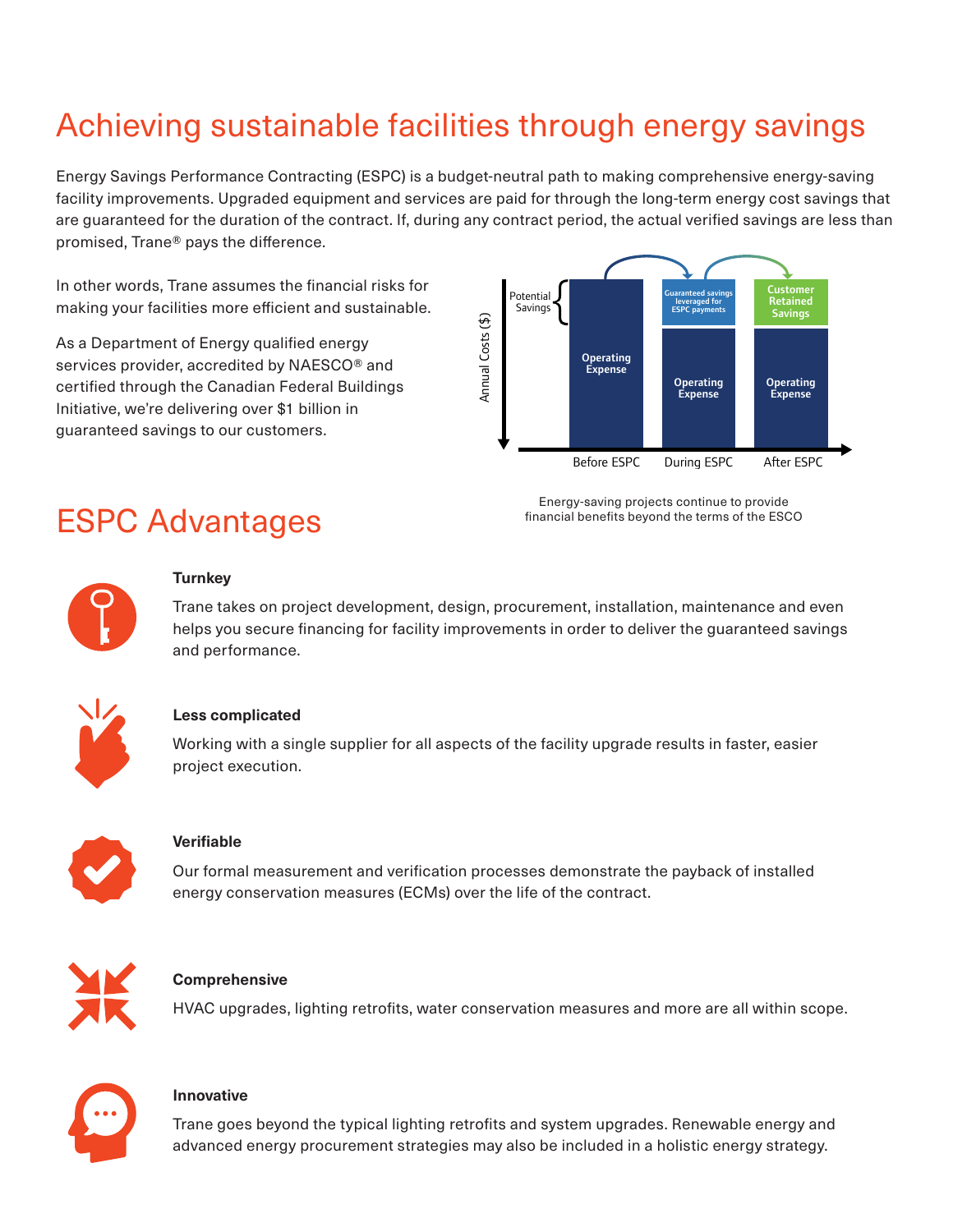## Project financing: Assessing the options

There are many different ways to finance a facility upgrade. Trane® can help you assess the choices and select a vehicle that best suits your needs. Some financing opportunities, including ESPC, may qualify projects for additional incentives.

### Comparing Funding Options by Feature

|                                                | Cash                            | <b>Traditional Lease/Bond via ESPC</b><br><b>(Energy Savings Perfomance Contract)</b><br>or ESC (Energy Savings Contract | <b>Energy Services</b><br><b>Agreement (ESA)</b><br>(Public Entity) | <b>ESA (3rd Party)</b><br><b>Owner/Private)</b>           |
|------------------------------------------------|---------------------------------|--------------------------------------------------------------------------------------------------------------------------|---------------------------------------------------------------------|-----------------------------------------------------------|
| <b>Ownership of</b><br><b>Project Assets</b>   | Customer                        | Customer/Lessor                                                                                                          | Customer                                                            | Tax Equity/Fair<br><b>Market Value</b><br>Purchase Option |
| <b>Cash Upfront</b>                            | Yes                             | No                                                                                                                       | No                                                                  | No                                                        |
| <b>Credit Neutral</b>                          | No                              | No                                                                                                                       | Yes                                                                 | Yes                                                       |
| <b>Term (Years)</b>                            | n/a                             | 5-20 or statutory limit                                                                                                  | $5-20$ or<br>statutory limit                                        | $5 - 20$                                                  |
| <b>Operation &amp;</b><br><b>Maintenance</b>   | Flexible                        | Flexible                                                                                                                 | Flexible                                                            | <b>ESA Provider</b>                                       |
| <b>Able to Monetize Tax</b><br><b>Benefits</b> | Depends based<br>on legislation | Depends based on legislation                                                                                             | Yes for renewables with<br>3rd party owner                          | Yes for renewables                                        |
| <b>Payment Contingent</b><br>on Performance    | Flexible                        | Flexible                                                                                                                 | Yes                                                                 | Yes                                                       |

The information provided herein is general information and not intended as advice or recommendation of any specific course of action. In providing this general information, Trane is not suggesting an action or acting as an advisor. Any recipient must act in their own interests and discuss such information with any and all internal or external advisors and experts, who owe a fiduciary duty to the recipient, before undertaking any action.

### Upgrade without capital

ESPC may be the ideal way to give your building a complete energy upgrade.